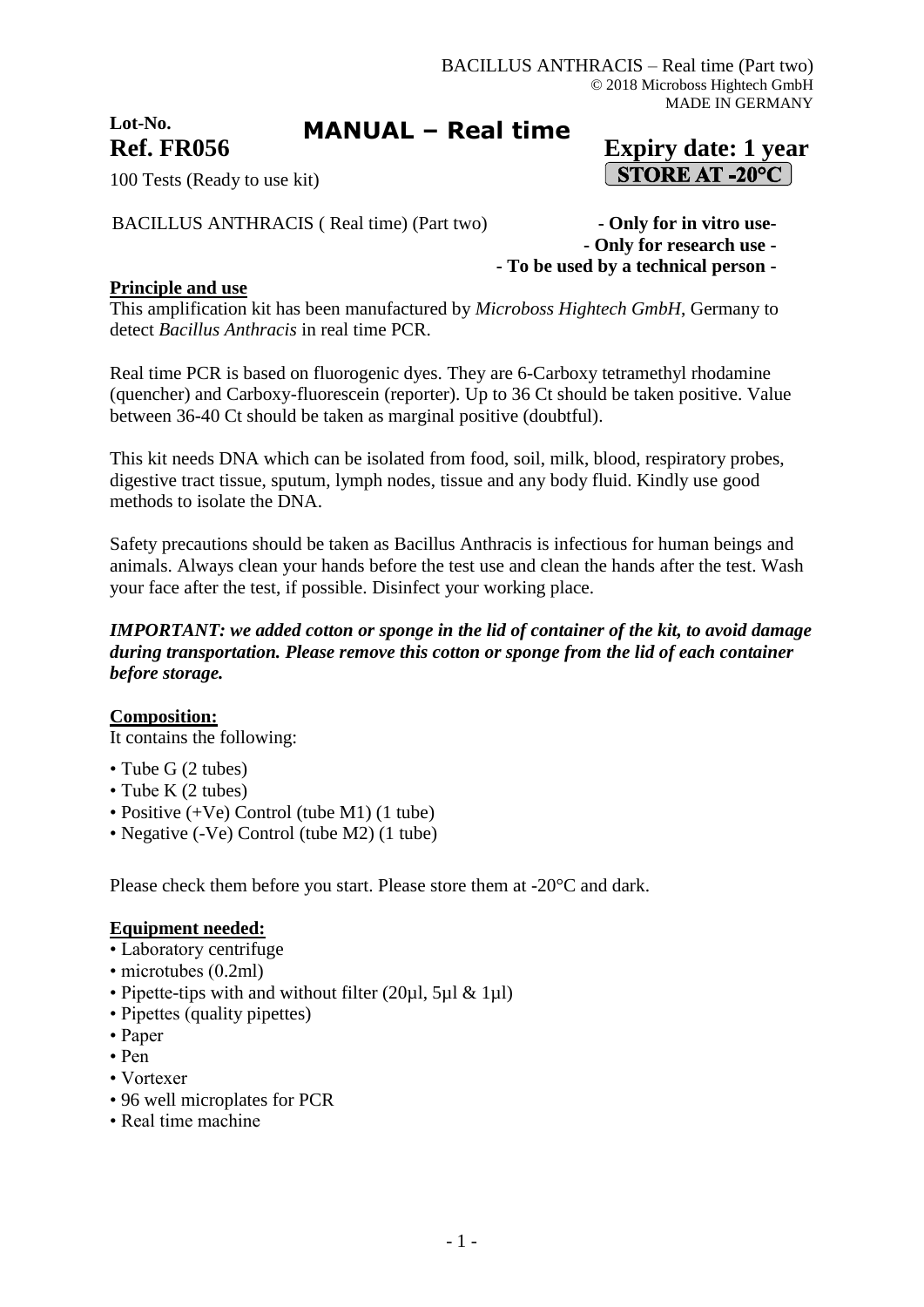# **Procedure:**

After your DNA isolation is completed. (Kindly use good quality isolation method). Please go to PCR step

# **STEP A**

1. Kindly thaw one tube of G, K, H, M1 and M2. After thaw, kindly put the tubes on 4°C (as it is better). However, you can also work on room temperature. In our laboratory we work in room temperature. However in countries with a high temperature, this precautions should be taken. After thaw, if you are going to use them in 2-3 weeks keep the at 4°C otherwise store at -20°C. Kindly keep tubes away from sunlight.

2. Mark your microtubes with a sample number and with +Ve Control and –Ve Control.



4. Add 10µl of K to each microtube. Avoid to touch the wall of the microtubes.



**TIP: you can mix 8µl of G + 10µl of K together in one tube (it will be a total volume of 180µl for 10 reactions). From this one can take 18µl and distribute in each tube. In this way one can save the hardware and time.**

6. Add 2µl of your DNA template (DNA isolated from samples) with pipette tip with filter to each microtube according to your label except +Ve and –Ve (Avoid touching the wall). **Use everytime a new pipette tip** (for each sample)! Mix it thoroughly.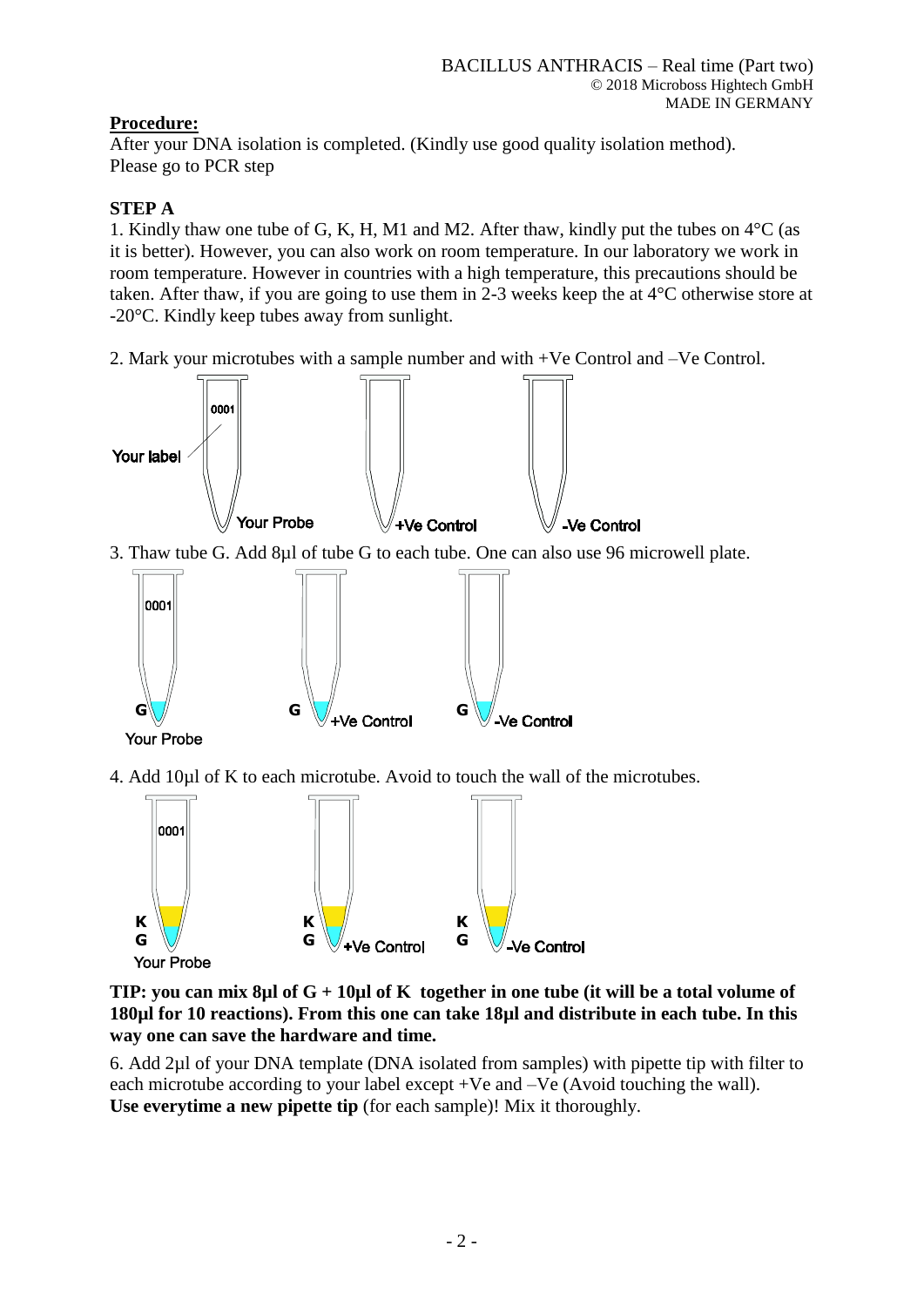

7. Use new pipette tip with filter. Add  $2\mu$ l of +Ve (tube M1) to +Ve Control (avoid to touch the wall). Use a new pipette tip. Mix it.



8. Use a new pipette tip. Add 2µl of –Ve (Tube M2) to –Ve Control (avoid to touch the wall). Mix it.



9. Centrifuge all tubes for 20 sec. for 8000 rpm (this is not necessary but it is better). Run PCR now.

10. Run the program of your thermocycler as followings:

Kindly check whether you have added everything correctly as the level of the volume of each microtube must be almost the same.



**You must use quencher and reporter dye to setup your software (see FAQ) and run the following program:**

1. 15 seconds at  $95^{\circ}$ C  $\rightarrow x$  40 cycles 60 seconds at  $60^{\circ}$ C  $-$